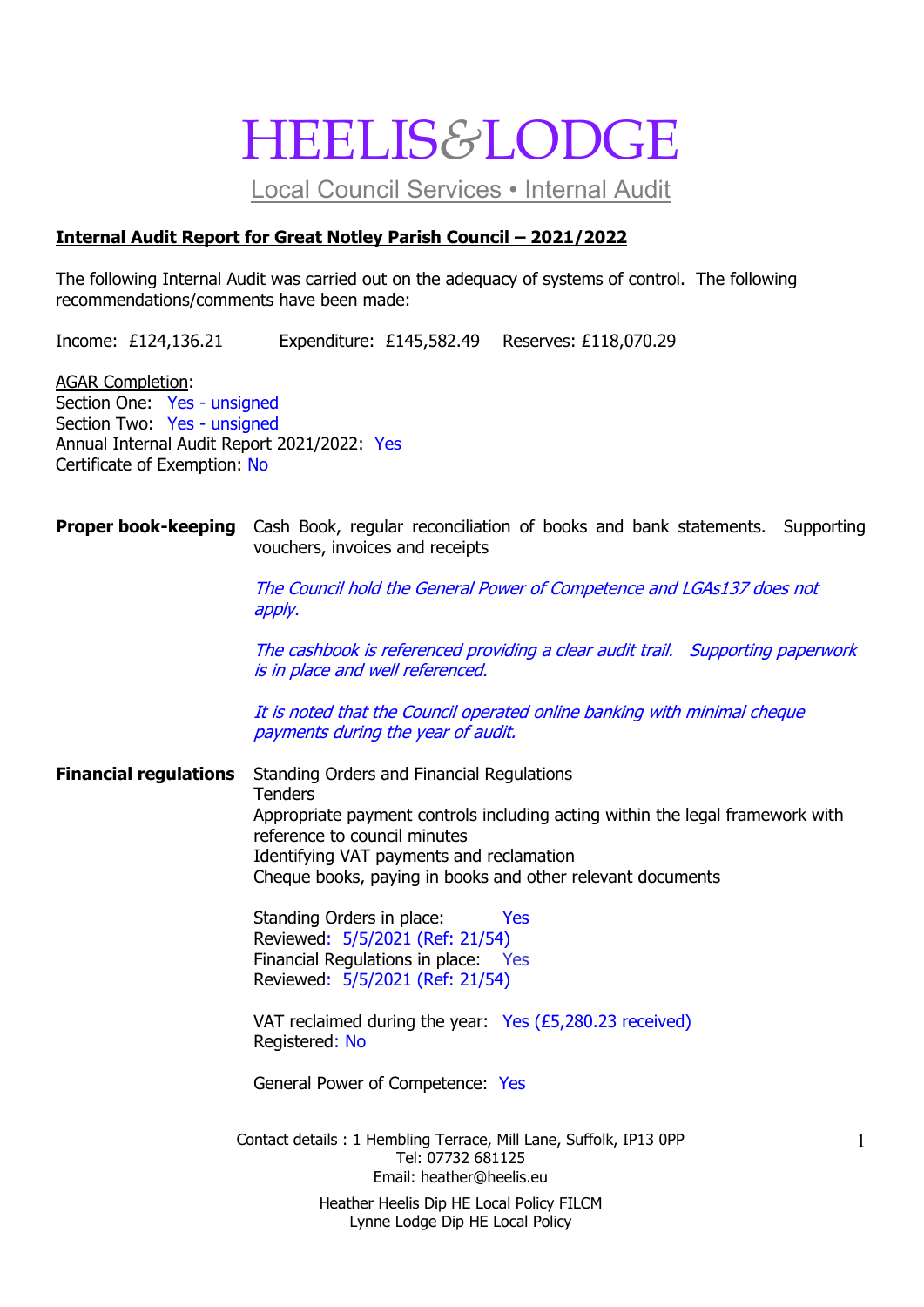There were no tenders during the year that exceeded the £25,000 Public Contract Regulations threshold.

Policies were reviewed at a meeting held on 5/5/2021 (Ref: 21/54).

**Risk Assessment** Appropriate procedures in place for the activities of the council Compliance with Data Protection regulations

> Risk Assessment document in place: Yes Data Protection registration: Yes

#### **Data Protection**

The General Data Protection Regulations have changed and the new Regulations came into force on 25 May 2018. It is likely that this will affect the way in which the Council handles its data. Due to the financial risk associated with the General Data Protection Regulations, the Council have included this in their Risk Assessment. It is noted that a Data Audit has been carried out.

Privacy Policy published: Yes

Insurance was in place for the year of audit. Separate insurance is held for the Parish Council owned vehicle. The Risk Assessment was reviewed and approved at a meeting held on 21/3/2022 (Ref: 22/18.3).

Internal Controls were reviewed at meetings held on: 12/4/2021 (Ref: 21/38.4) 5/5/2021 (Ref: 21/51.4)

The Council have effective internal financial controls in place. The Clerk provides financial reports to council meetings. Councillors are provided with information to enable them to make informed decisions.

The annual play area inspection has been undertaken during the year (Ref: 19/7/2021 – item 21/66.1.2).

Fidelity Cover: £150,000

The level of Fidelity cover is within the recommended guidelines of year end balances plus 50% of the precept.

**Transparency** Under the **Transparency code for smaller authorities**, smaller councils with income/expenditure under £25,000 should publish on their website from 1 April 2015:

> Smaller Council: No Website: www.greatnotley.org.uk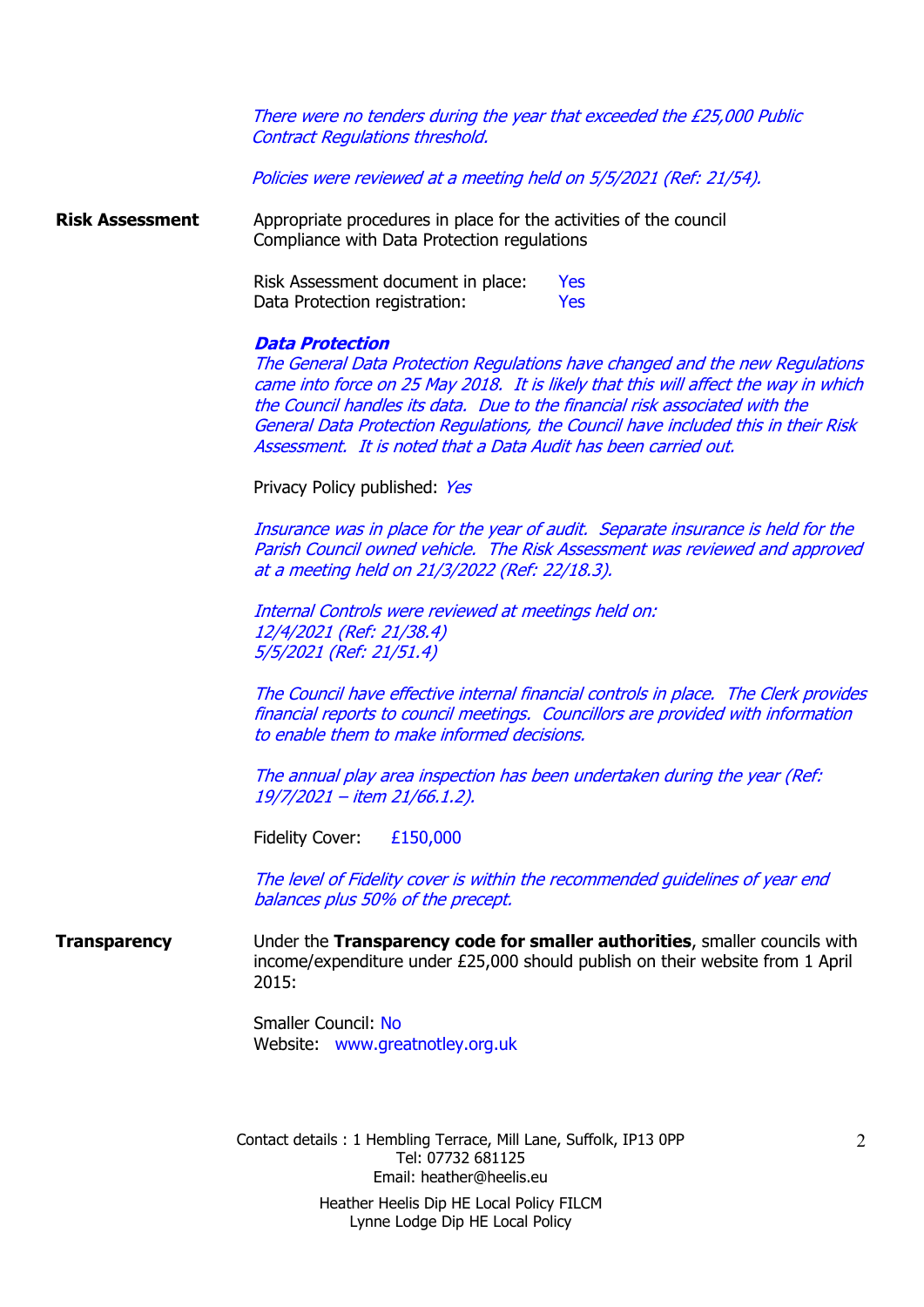The Council is not subject to the requirements of the Transparency Code for smaller Councils. The Transparency Code for Councils with a turnover exceeding £200,000 is not covered as part of the Internal Audit.

Under **The Accounts & Audit Regulations 2015** councils must publish on their website:

External audit report Annual Return, Section One Published – Yes Annual Return, Section Two Published – Yes Annual Return, Section Three Published – Yes

Under **The Accounts & Audit Regulations** councils must publish on their website:

Notice of period for the exercise of public rights Published – Yes

Period of Exercise of Public Rights

Start Date 14/6/2021 End Date 23/7/2021

The Council have met the 2021 publication requirements.

**Budgetary controls** Verifying the budgetary process with reference to council minutes and supporting documents

| Precept: £92,425 (2021-2022)   | Date: 11/1/2021 (Ref: 21/08.4) |
|--------------------------------|--------------------------------|
| Precept: In budget (2022-2023) | Date: 10/1/2022 (Ref: 22/07.4) |

Effective budgetary procedures are in place. It is noted that the precept for 2021-2022 was agreed in full council and the precept decision and amount has been clearly minuted. However, the precept decision and amount have not been clearly minuted for the 2022-2023 financial year.

**Recommendation**: To ensure that the precept decision and amount are minuted.

The Clerk ensures the council are aware of responsibilities, commitments, forward planning and the need for adequate reserves. Budget papers are prepared to ensure councillors have sufficient information to make informed decisions. Budgets are monitored during the year.

**Income controls** Precept and other income, including credit control mechanisms

All were found to be in order. Income controls were checked and income received and banked cross referenced with the Cash Book and bank statements.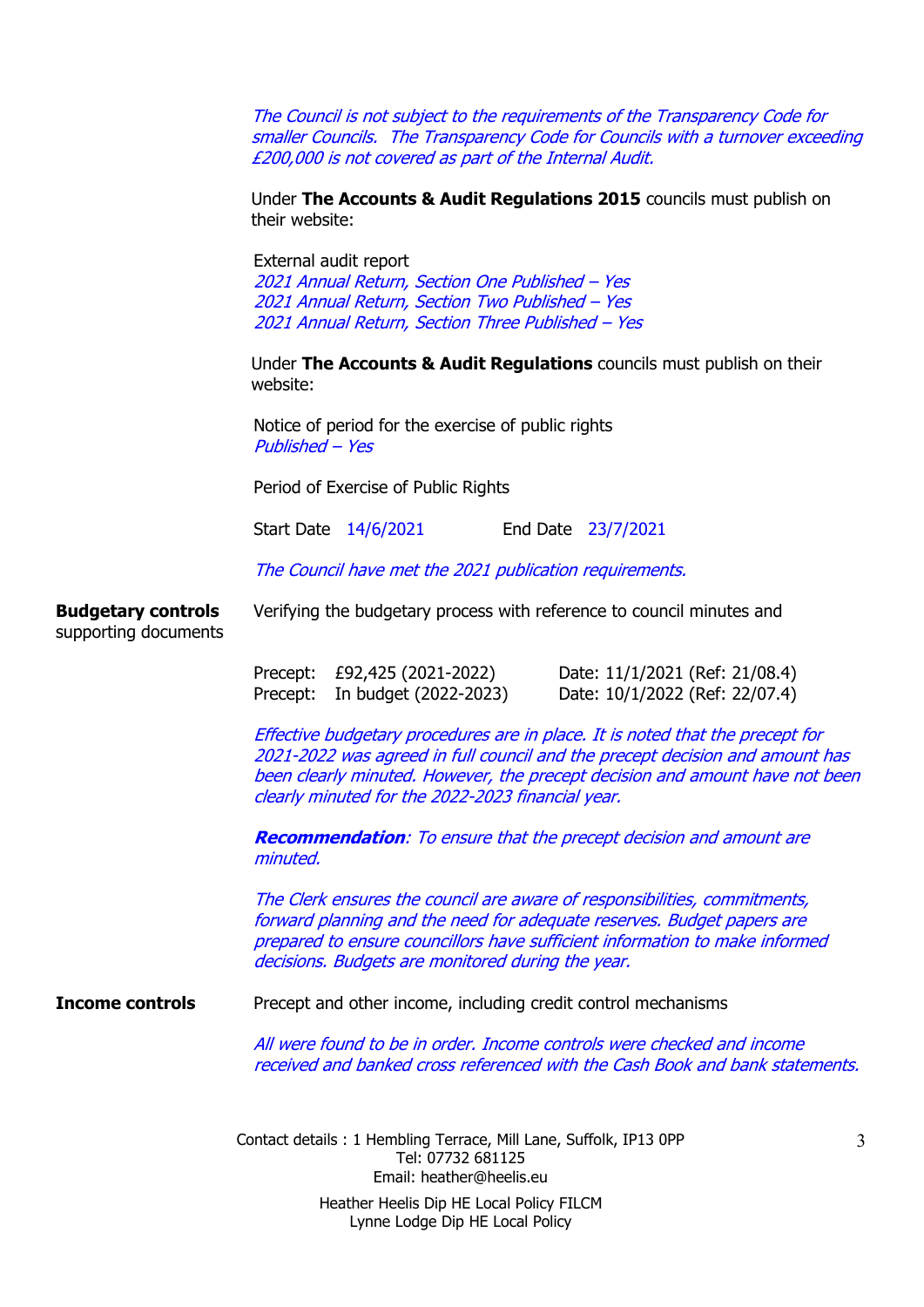| <b>Petty Cash</b>          | Associated books and established system in place                                                                                                                                                                                                      |  |  |  |
|----------------------------|-------------------------------------------------------------------------------------------------------------------------------------------------------------------------------------------------------------------------------------------------------|--|--|--|
|                            | A satisfactory expenses system is in place with supporting paperwork. No Petty<br>Cash held.                                                                                                                                                          |  |  |  |
| <b>Payroll controls</b>    | PAYE and NIC in place where necessary.<br>Compliance with Inland Revenue procedures<br>Records relating to contracts of employment                                                                                                                    |  |  |  |
|                            | PAYE System in place: Yes<br>Employer's Reference: 245/NZ69344<br>P60s issued: Yes                                                                                                                                                                    |  |  |  |
|                            | The Council continue to operate RTI in accordance with HMRC regulations.<br>Payroll is outsourced. Supporting paperwork is in place. Eligible employees are<br>enrolled in the Local Government Pension Scheme.                                       |  |  |  |
|                            | Contracts are in place for employees and appraisals are undertaken.                                                                                                                                                                                   |  |  |  |
|                            | It is noted that the Council undertook a review of salaries at a meeting held on<br>22/11/2022 (Ref: 21/PC.17). The Clerk's salary has also been reviewed (Ref:<br>21/3/2022 – item 21/PC.21).                                                        |  |  |  |
| <b>Asset control</b>       | Inspection of asset register and checks on existence of assets<br>Cross checking on insurance cover                                                                                                                                                   |  |  |  |
|                            | A separate asset register is in place. Values are recorded at cost value and<br>insurance value. The total value of assets are recorded at £326,310. The figure<br>in the asset register corresponds with the figure in Section 2, Box 9 of the AGAR. |  |  |  |
|                            | The asset schedule was reviewed and approved at a meeting held on 21/3/2022<br>(Ref: 22/18.4).                                                                                                                                                        |  |  |  |
| <b>Bank Reconciliation</b> | Regularly completed and cash books reconcile with bank statements                                                                                                                                                                                     |  |  |  |
|                            | All were in order. Bank Reconciliations are carried out regularly. The bank<br>statements reconciled with the end of year accounts and bank reconciliations for<br>all accounts.                                                                      |  |  |  |
|                            | <b>Bank Balances at 31 March were confirmed as:</b>                                                                                                                                                                                                   |  |  |  |
|                            | <b>Unity Trust Current</b><br><i><b>XXXX7920</b></i><br>£69,356.59<br><b>Unity Trust Deposit</b><br><b>XXXX8178</b><br>£2,678.36<br><b>Saffron Building Society</b><br>£46,035.34                                                                     |  |  |  |
|                            |                                                                                                                                                                                                                                                       |  |  |  |
|                            | Contact details: 1 Hembling Terrace, Mill Lane, Suffolk, IP13 0PP<br>$\overline{4}$<br>Tel: 07732 681125<br>Email: heather@heelis.eu                                                                                                                  |  |  |  |
|                            | Heather Heelis Dip HE Local Policy FILCM                                                                                                                                                                                                              |  |  |  |

Lynne Lodge Dip HE Local Policy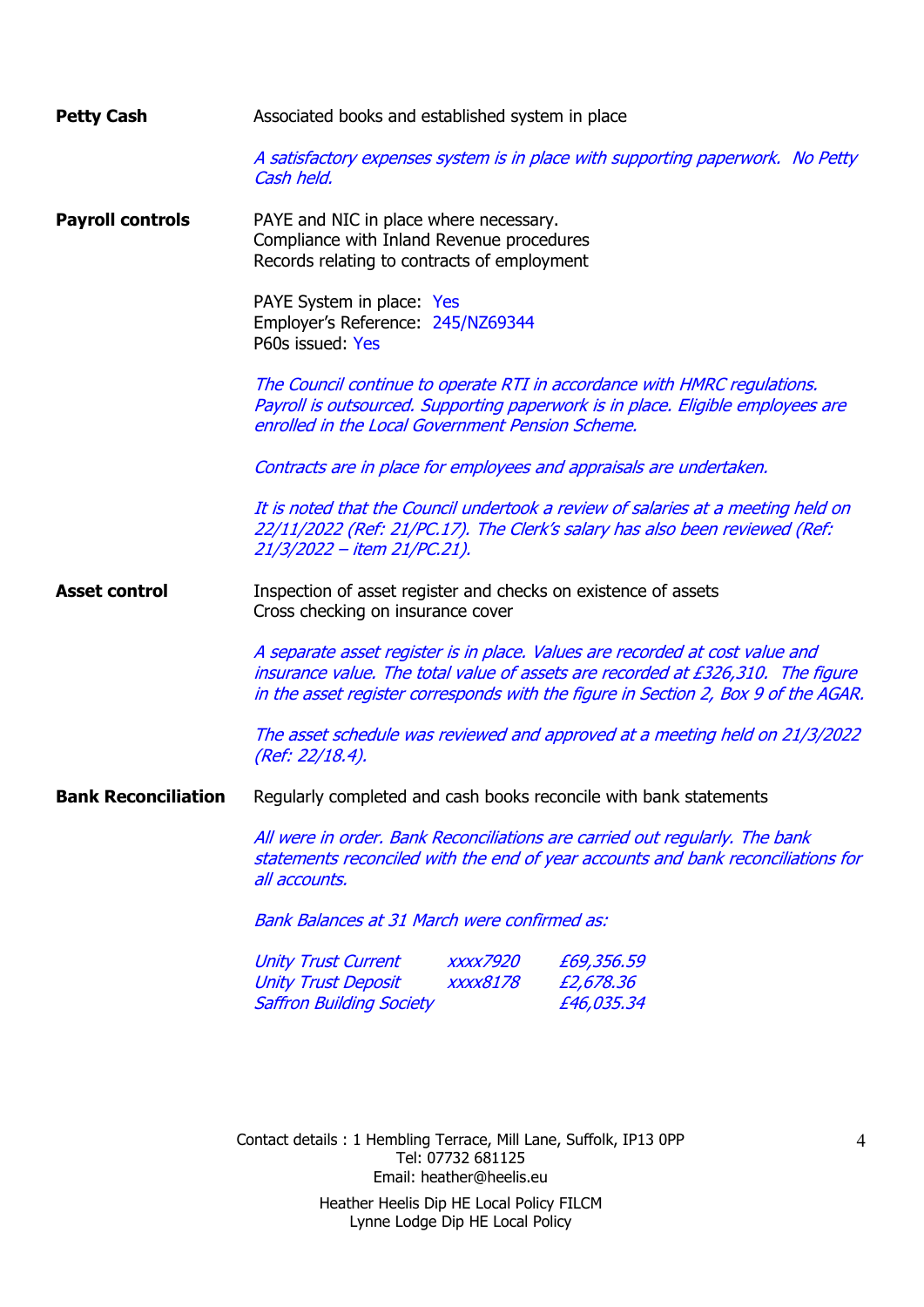| <b>Reserves</b>                            | General Reserves are reasonable for the activities of the Council<br>Earmarked Reserves are identified                                                                                                        |  |  |
|--------------------------------------------|---------------------------------------------------------------------------------------------------------------------------------------------------------------------------------------------------------------|--|--|
|                                            | The Council have adequate general reserves and have identified earmarked<br>reserves in their year end accounts.                                                                                              |  |  |
| <b>Year-end procedures</b>                 | Appropriate accounting procedures are used and can be followed through from<br>working papers to final documents<br>Verifying sample payments and income<br>Checking creditors and debtors where appropriate. |  |  |
|                                            | End of year accounts are prepared on a Receipts & Payments basis.                                                                                                                                             |  |  |
| <b>Sole Trustee</b>                        | The Council has met its responsibilities as a trustee                                                                                                                                                         |  |  |
|                                            | The Council is not a sole trustee.                                                                                                                                                                            |  |  |
| <b>Internal Audit</b><br><b>Procedures</b> | The 2021 Internal Audit report was considered by the Council at a meeting held<br>on 5/5/2021 (Ref: 21/52.1).                                                                                                 |  |  |
|                                            | A review of the effectiveness of the Internal Audit was carried out on<br>14/10/2021 (Ref: 21/85.3).                                                                                                          |  |  |
|                                            | Heelis & Lodge were appointed as Internal Auditor at a meeting held on<br>14/10/2021 (Ref: 21/85.3).                                                                                                          |  |  |
| <b>External Audit</b>                      | The Council formally approved the 2021 AGAR at a meeting of the full Council<br>held on 5/5/2021 (Ref: 21/52.2 and 21/52.3).                                                                                  |  |  |
|                                            | The External Auditor's report was considered at a meeting held on 9/9/2021<br>(Ref: 21/75.4).                                                                                                                 |  |  |
|                                            | There were no matters arising from the External Audit.                                                                                                                                                        |  |  |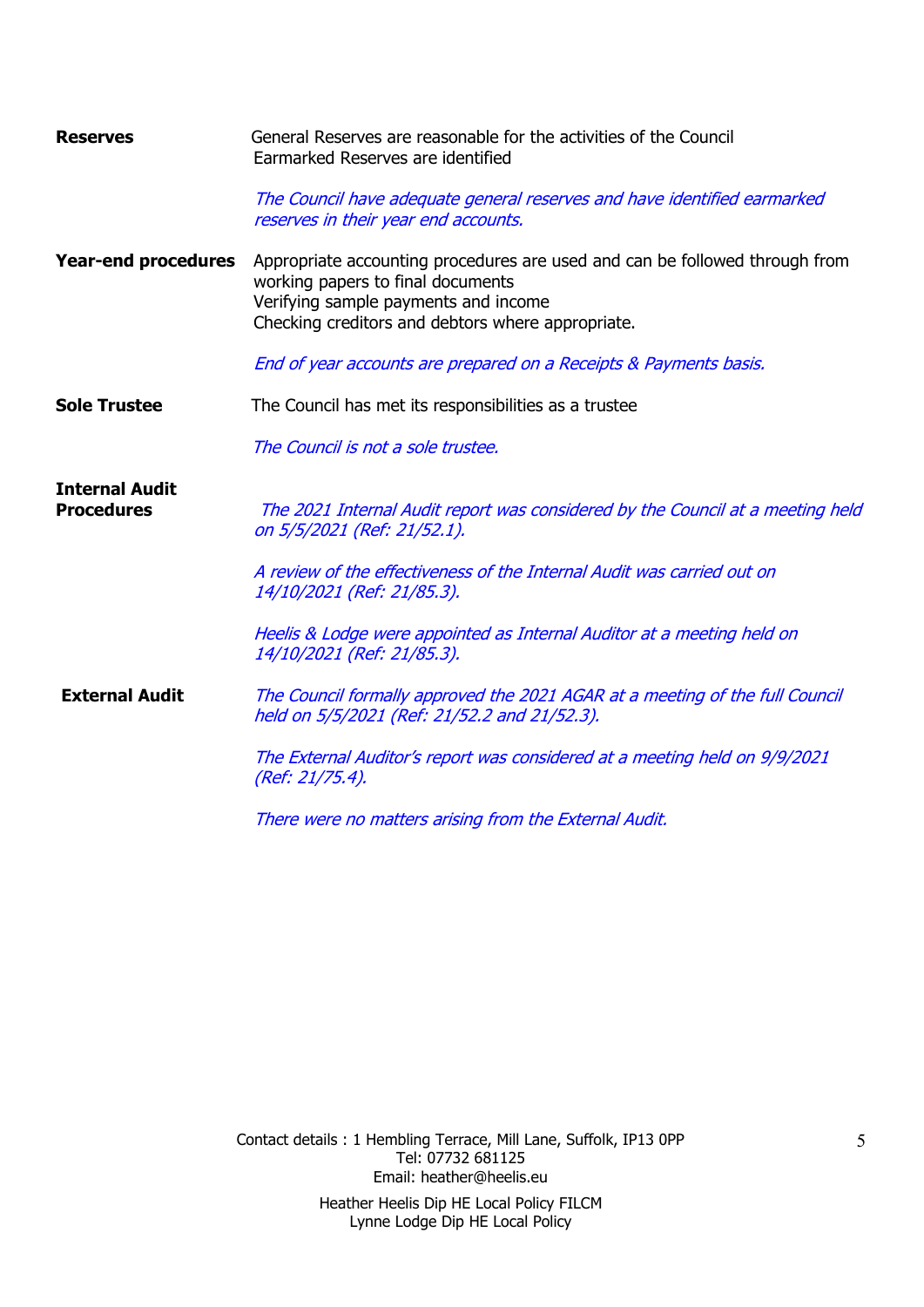#### **Additional Comments/Recommendations**

- ➢ The Annual Parish Council meeting was held on 5/5/2021. The first item of business was the Election of Chairman, in accordance with Standing Orders.
- ➢ Minutes are consecutively numbered and compliant with legislation for minutes stored in loose-leaf format.
- ➢ There are no additional comments/recommendations to make in relation to this audit.
- $\triangleright$  I would like to record my appreciation to the Clerk to the Council for her assistance during the course of the audit work

 $\sin$ 

**Heather Heelis Heelis & Lodge** 19 May 2022